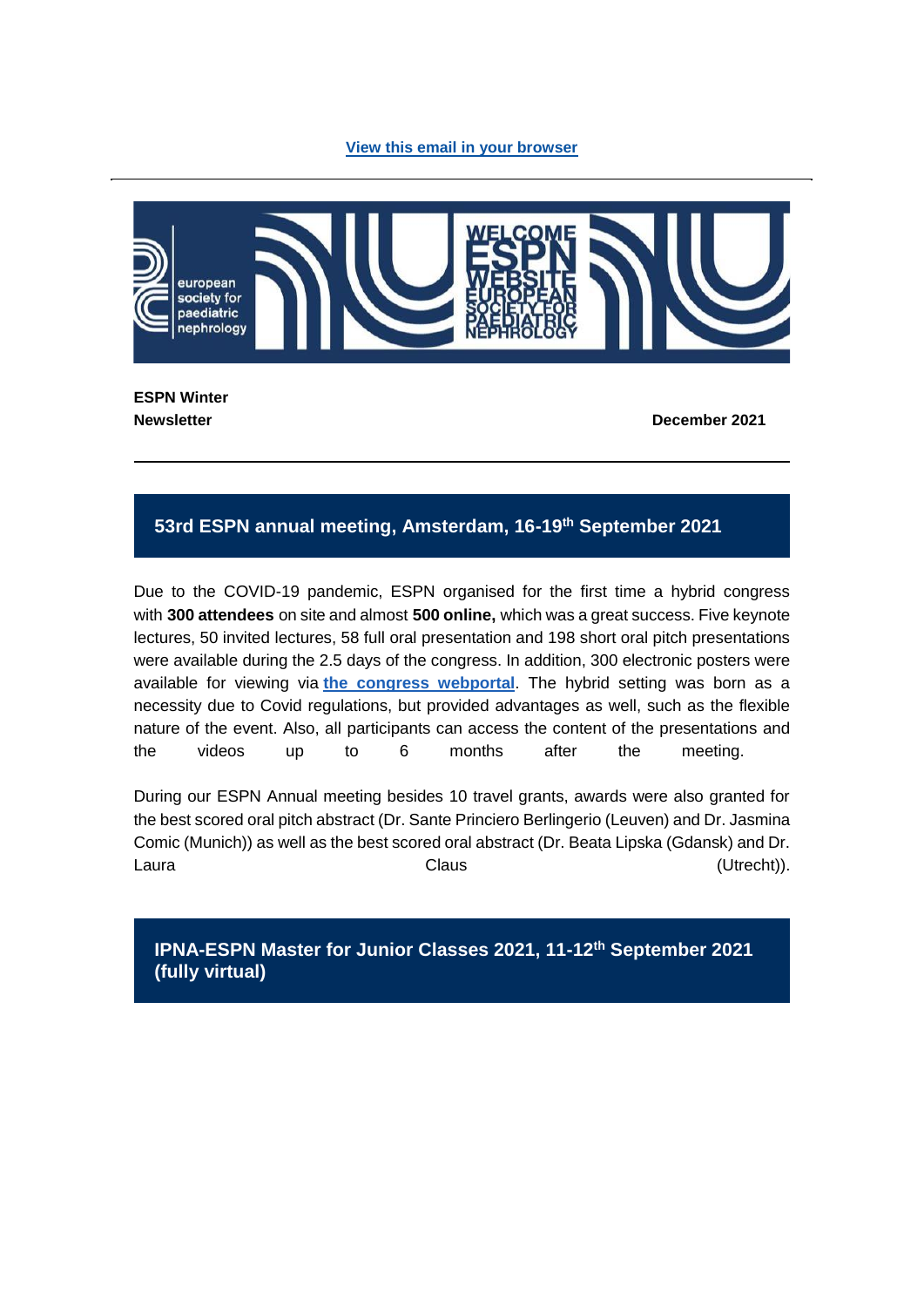

The IPNA-ESPN Junior Master Classes keeps running annually for each a 3-year cycle. Since 2020, due to the COVID-19 pandemic restrictions, the courses started being delivered virtually with much success. There were 16 lectures including two interactive clinicopathology sessions with 205 attendees from 53 countries. The attendance was great, all lectures very educational and the participants really enjoyed it! Among these attendees, 32 students completed their 3-year cycle IPNA-ESPN Master in Paediatric Nephrology. We congratulate them all for completing this course successfully. As a reminder, this IPNA-ESPN Junior Master Classes educational program is especially dedicated to Paediatric residents, Paediatricians with special interest in Paediatric Nephrology, fellows in Paediatric Nephrology and young Paediatric Nephrologists. The whole program includes three consecutive annual meetings of 2 days each, and the full attendance will allow the achievement of the IPNA-ESPN Master. For application and registration, please send your CV (short form, with birthday information) to Prof. Rezan Topaloglu (**[rezantopaloglu@hacettepe.edu.tr](mailto:rezantopaloglu@hacettepe.edu.tr)**) or Dr. Ana Teixeira (**[anafteixeira@gmail.com](mailto:anafteixeira@gmail.com)**).

## **ESPN Education Committee**

Our Education committee continues to work together for the Harmonization of Paediatric Nephrology Training in Europe and the European Paediatric Nephrology certification. European Requirements for Training in Paediatric Nephrology was approved by the ESPN council and endorsed by the European Academy of Paediatrics. For both onsite and web-based teaching please refer to **[IPNA-ESPN Master for Junior](https://www.espn-online.org/ipna-espn-junior-class/previous-espn-ipna-master-for-junior-classes-cycle/)  Classes - [3-year cirriculum](https://www.espn-online.org/ipna-espn-junior-class/previous-espn-ipna-master-for-junior-classes-cycle/)** and joint webinars with **[ERKNet](https://www.erknet.org/education-training/next-webinars)** and **[IPNA](https://theipna.org/webinars/)**. The Second Board Examination in paediatric nephrology was held on November 20th, 2021. This year, we had 96 participants from **50** countries. The passing score and results will soon be sent to the all participants. The colleague for scoring the highest among all participants will receive an award for the excellent performance. The Board examination will continue on an annual basis. Information for registering can be found on **our [website.](https://www.espn-online.org/espn-board-examination/)**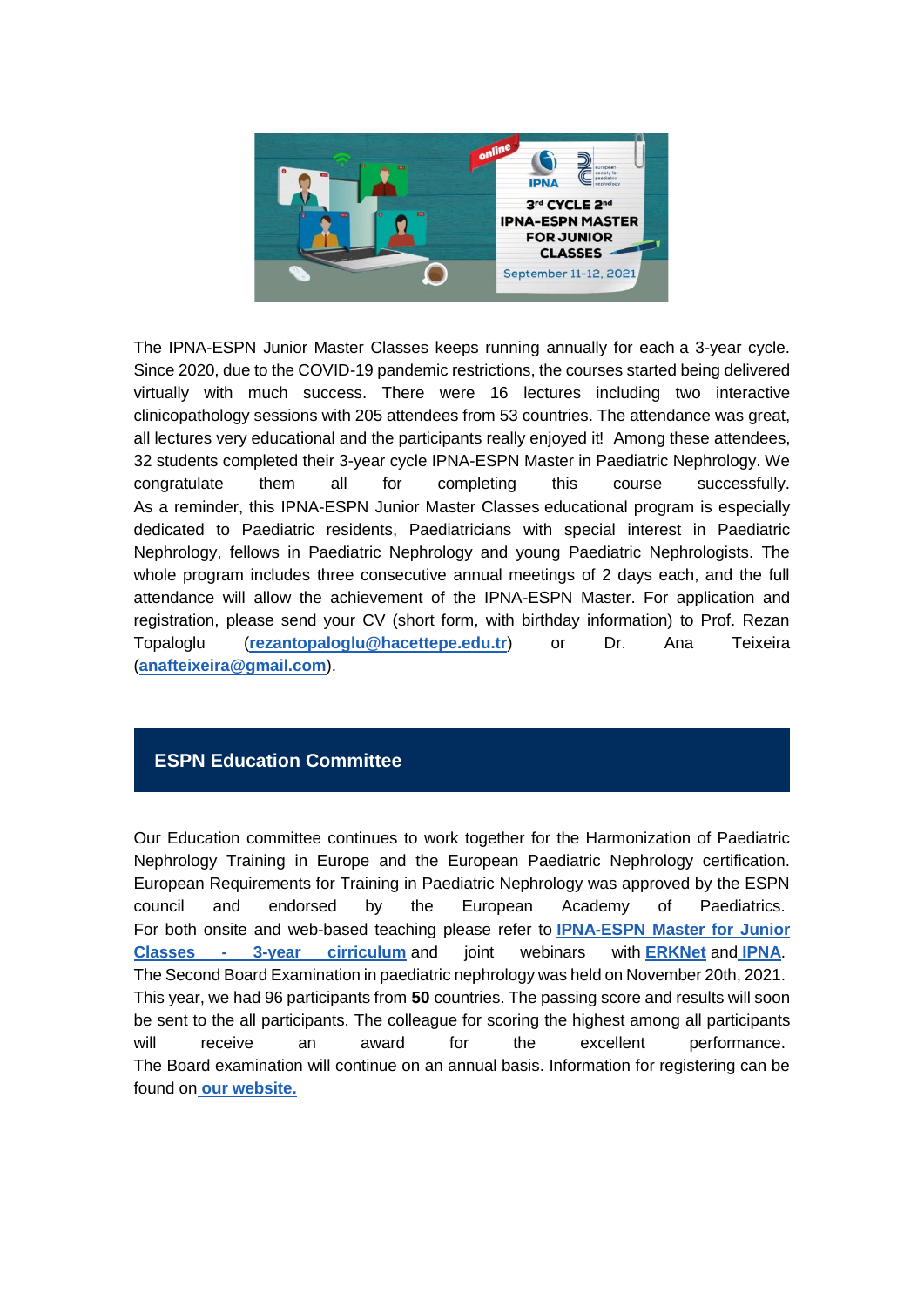#### **Mentorship Program in ESPN**



The first ESPN mentoring program is a reality and its inauguration happened during our annual meeting 2021 in Amsterdam. This program aims to enhance networking within the scientific community and assist in the transformation of young paediatric nephrologists' strategies for career development, development of their personal, clinical and scientific skills alongside their management and leading skills. All of the this based on a trustful connection between mentor mentor and mentee. After receiving 16 applications from 12 different countries and following our internal voting system; there were 11 selected mentees who were matched with 11 mentors from across Europe. Our first meeting in Amsterdam was a great success with our mentees setting their goals and already starting to work towards them. We had some enjoyable social meetings too! The next mentorship class will be initiated in 2023 and more information about it can be found on **[our website](https://www.espn-online.org/espn-mentoring-program/)**

#### **Young Paediatric Nephrologist Network**

Our YPNN is proud to announce a new collaboration between our network and the PReS 'EMErging RheumatoloGists and rEsearchers' (PReS EMERGE) network. We are planning to have 2 webinars/year describing clinical and basic research activities covering both paediatric nephrologist and paediatric rheumatologist perspectives. Our first conjoint webinar was held in October, 2021 and the topic was "Lupus management – the Liverpool experience". We were glad to host this event and welcome almost 200 virtual attendees with lot **lot** of **interactions.** 

Moreover, the YPNN is launching a new initiative to create strong links with a young national representative from each country. Until now 17 ESPN member countries have sent their representatives and our first meeting will be held in December. The aim is to strengthen our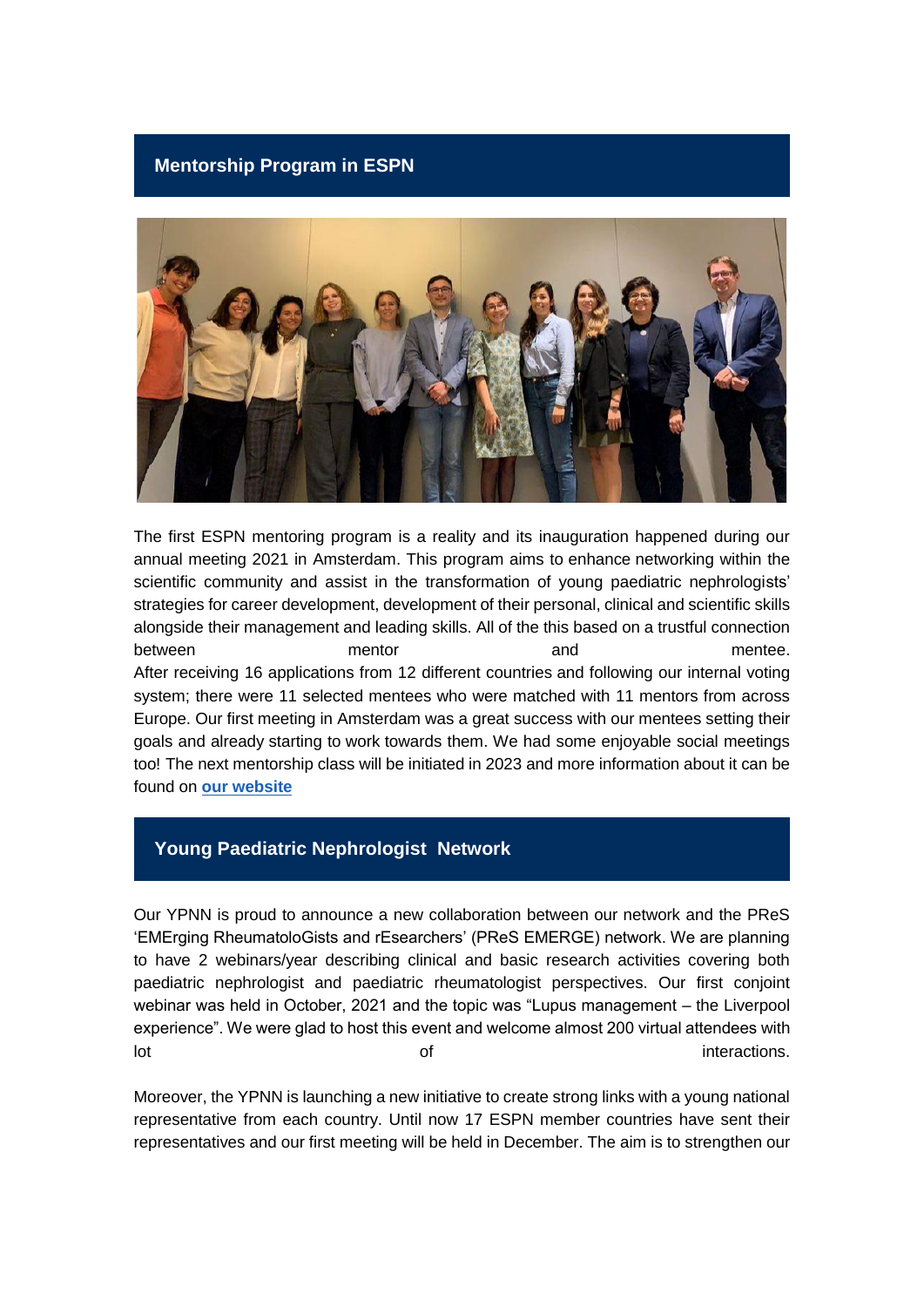young paediatric nephrology network among Europe and among our ESPN members. There is much more to come so stay tuned!



For more information about our activities and the benefits joining our society please look at **[our website](https://www.espn-online.org/young-nephrologists-platform/)** and join our Twitter community at **[@ypnn-espn](https://twitter.com/EspnYpnn)**

#### **ESPN New Council Members**

In September 2021, three new members joined our council. Please find here attached their details alongside with their responsibilities in ESPN:

- Jerome Harambat (France): Transplantation WG link, ERKNet WGs Liaison
- Fabio Paglialonga (Italy): Dialysis WG link, Young Paediatric Nephrologists' Network co-chair
- Stella Stabouli (Greece): Academic activities within ESPN (including Research Grants & Training grants evaluation, Education Committee-related activities, Liaison to patients' organizations

Part of the other ESPN responsibilities were re-distributed between our old members. For more details please find further information in **[our webpage.](https://www.espn-online.org/espn-council/)**

## **ESPN/IPNA future congresses**



54th ANNUAL **SCIENTIFIC MEETING OF** THE EUROPEAN SOCIETY FOR PAEDIATRIC NEPHROLOGY

european

society for **naediatric** 

nephrology

22-25 June 2022 Ljubljana, Slovenia

- ESPN 2022 will take place in Ljubljana, Slovenia, on the 22-25<sup>th</sup> of June 2022. The Junior Master Class is planned to be held between the 20-21<sup>st</sup> of June and the Young Paediatric Nephrologists will have their own symposium in the morning of the  $25<sup>th</sup>$  of June. There is a plan to have reduced fees for registration for presenters with accepted abstracts.
- More information, including the preliminary program and important dates for abstract submission, is available at **[www.espn2022.org](http://www.espn2022.org/)**.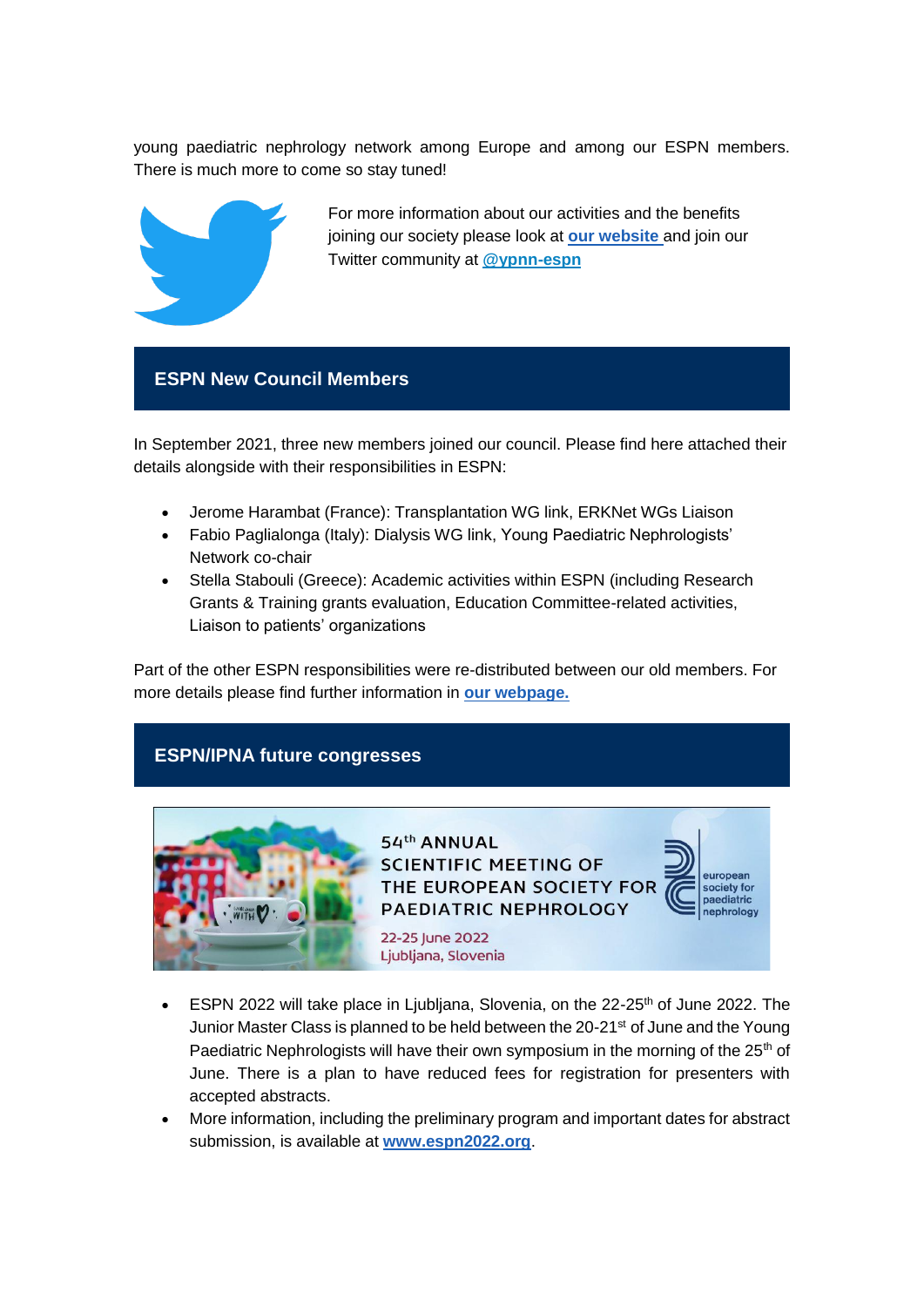We would love to see you all there!



As a reminder, IPNA congress is happening this year as well and this will be held in Calgary, Canada in September 2022. For more information please have a look at **<https://www.ipna2022.org/>**.



ESPN 2023 will take place in Vilnius, Lithuania and ESPN 2024 will take place in St. Petersburg, Russia (the exact dates are yet to be communicated).

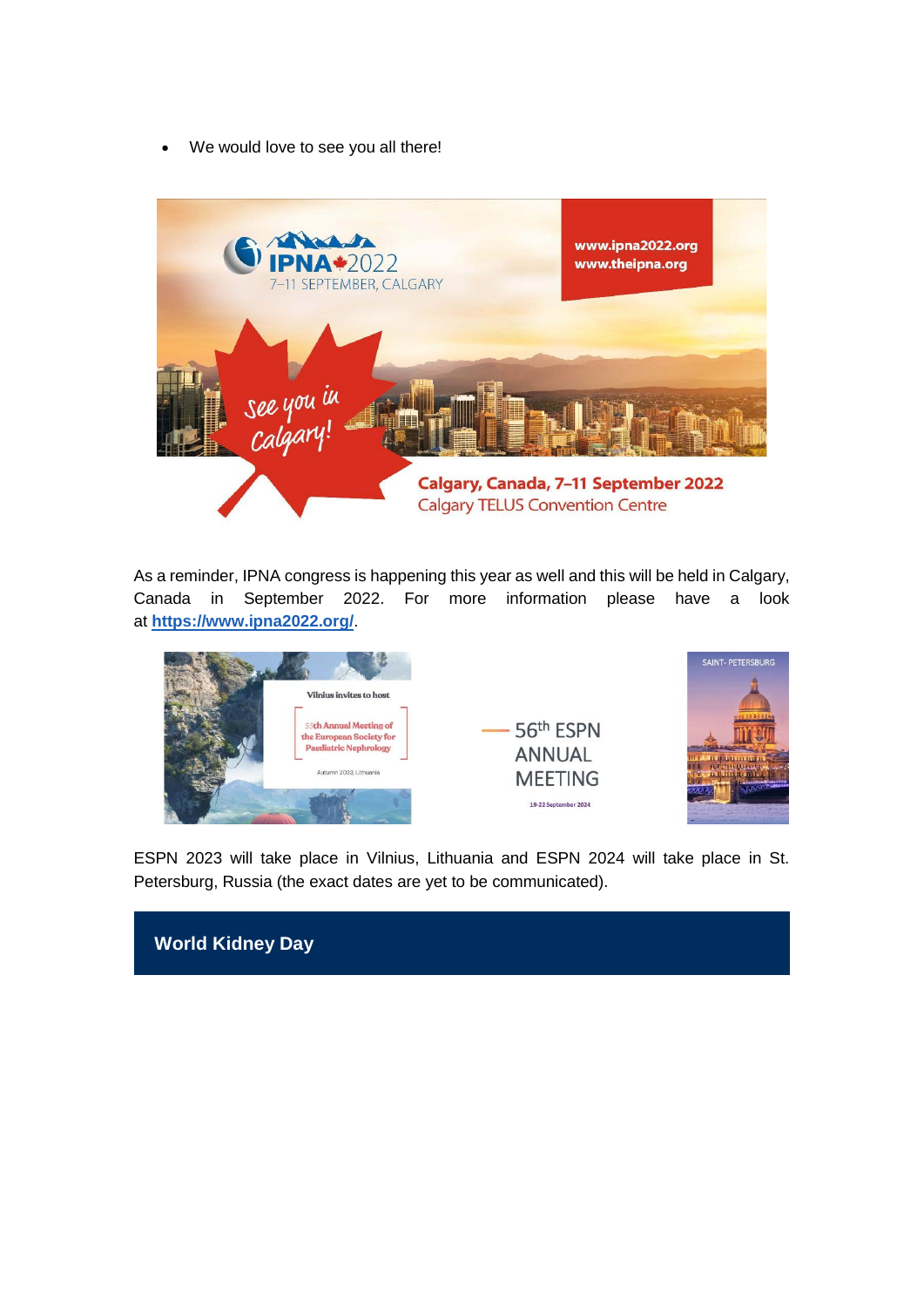

In 2022, World Kidney Day will take place on 10 March to raise awareness about kidney health. For that reason, 2022 was declared as the year of "Kidney health for all", aiming to bridge the knowledge gap to better kidney care. More information can be found on the websites **[https://www.worldkidneyday.org/2022](https://www.worldkidneyday.org/2022-campaign/) [campaign/](https://www.worldkidneyday.org/2022-campaign/)** and **[https://theipna.org/programs/initiatives/ipna-supports-the-world](https://theipna.org/programs/initiatives/ipna-supports-the-world-kidney-day/)[kidney-day/](https://theipna.org/programs/initiatives/ipna-supports-the-world-kidney-day/)** . If you would like to contribute to World Kidney Day, please share these activities.

#### **Research Grants**

ESPN awards several research proposals per year. In September 2021, four Research Grants and one Young Investigator Award were awarded. For our next round, please remember to send us your application by March each year. These grants should promote collaboration between different ESPN centres and should be supported by one of the Working groups. For more information: **[https://www.espn-online.org/application-for](https://www.espn-online.org/application-for-research-grants/)[research-grants/](https://www.espn-online.org/application-for-research-grants/)**

#### **Call for membership**

# **Become A** Member

Our community is getting bigger and bigger! We are proud to announce that we have reached **753** members in 2021!

Please remember to renew your membership. If you do this as a joint membership with IPNA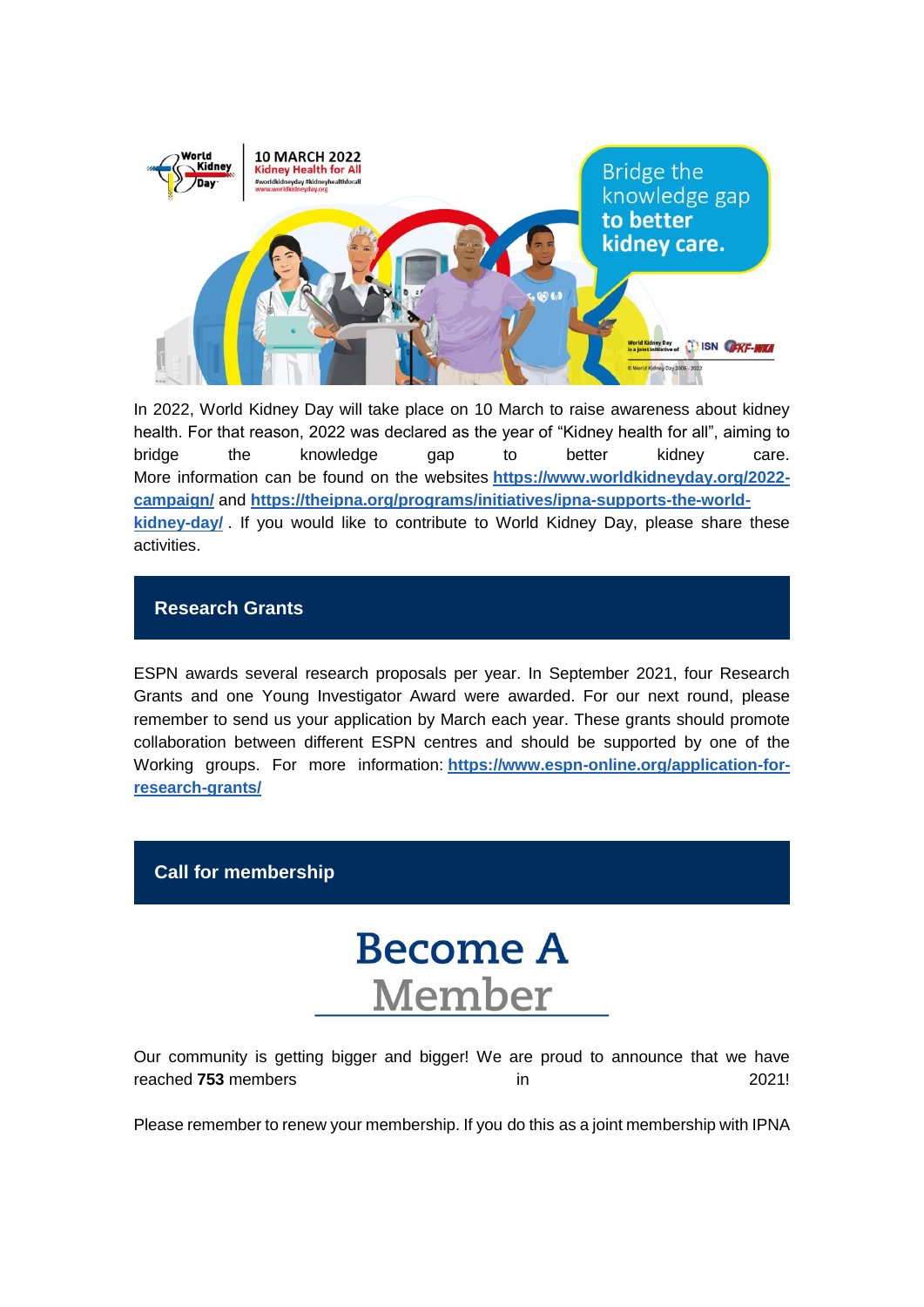you will get the access to our excellent Paediatric Nephrology Journal, available either as a printed version or online.

# **COVID-19 pandemic message**

We hope you are all safe and well and we hope that 2022 will be a better year with less restrictions, good health for all and possibility for more face-to-face or hybrid meetings.



## **We wish you a Healthy and Happy New Year!**

''Carols," painted by Nikiforos Lytras (1832 – 1904)

**Evgenia Preka Michiel Schreuder Rezan Topaloglu**